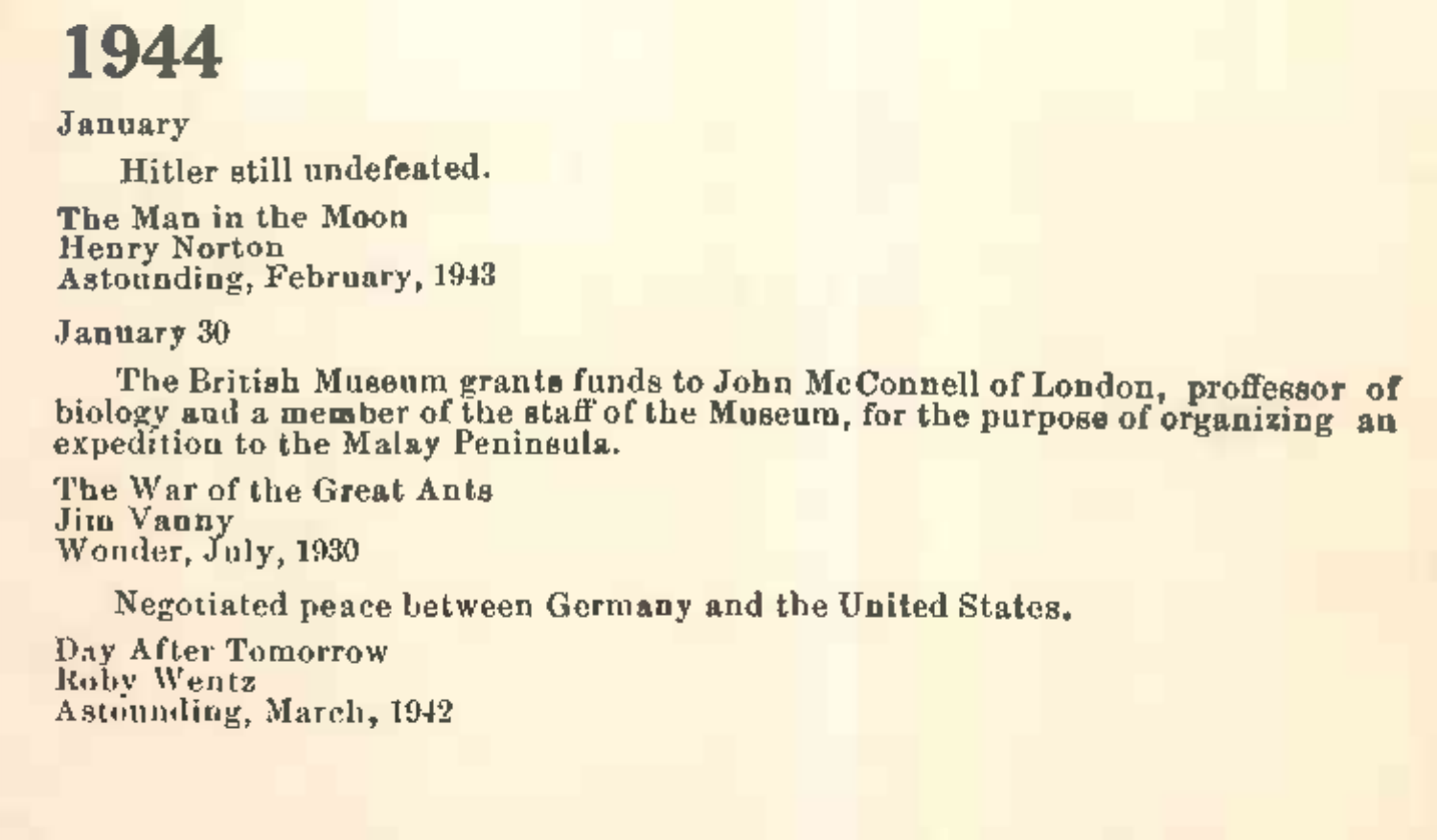January <sup>1</sup>

The coldest in the history of the New York Weather Bureau. Seas came inland and freeze.

Winter on the Planet Warner van Lorne Astounding, April, 1937

January 6

The theories of <sup>A</sup> lexander Crayton, Ph.D.. LI D., are verified at a meeting of the Ametican Metaphysical Society. 6

The Great Thought K. Raymond Astounding, March, 1937

Dwart passes Earth. The dwarfis **a** small, heavy, dark world, predominantly neutronium. In its passage, it strips the air and water from Earth-all save America, protected by a hemisphere of force. Earth is barren outside. Moon stolen by the Dwarfin this year.

Gateway to Paradise Jack Williamson Startling, July, <sup>1941</sup>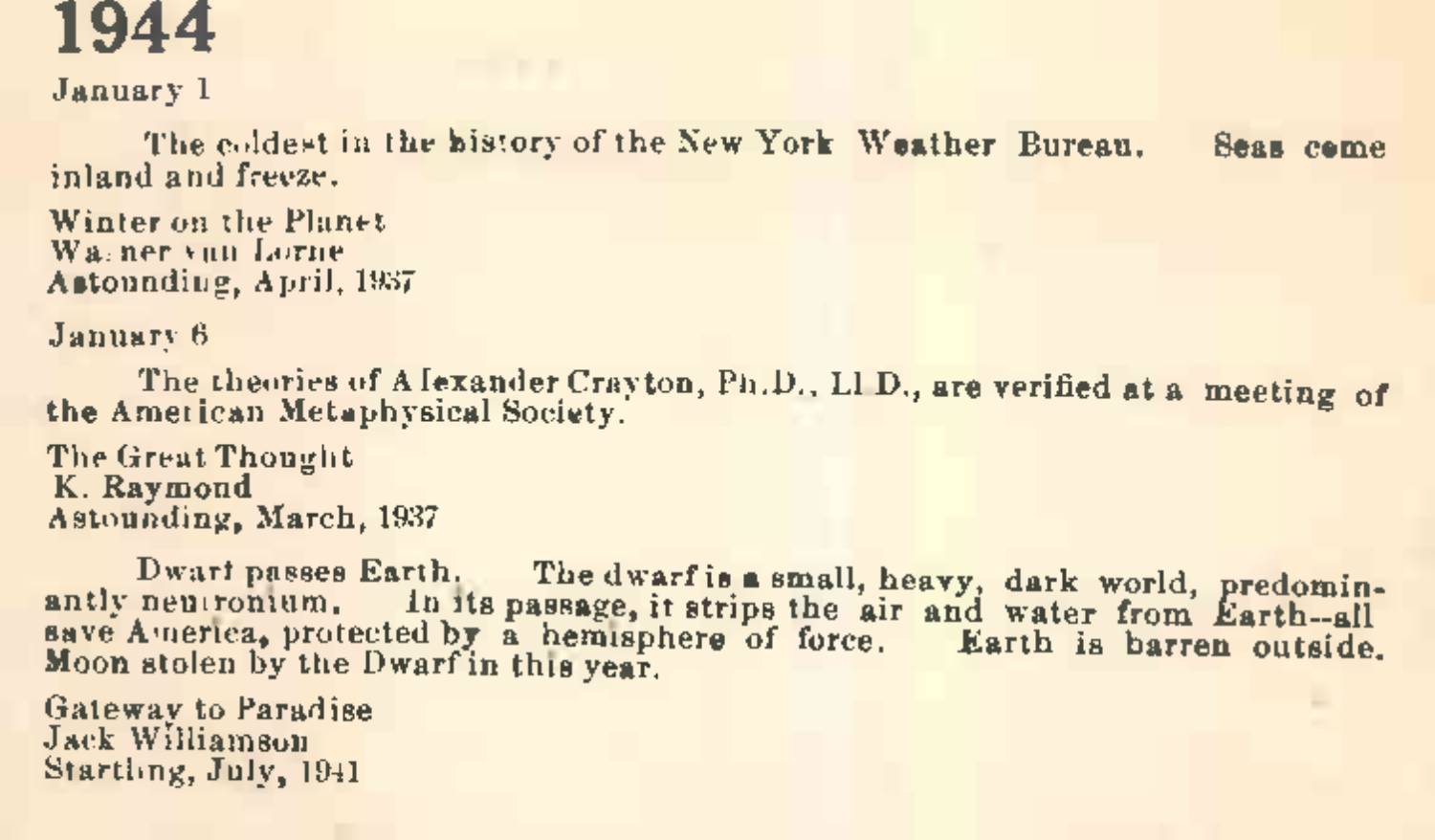#### **1944** [Political]

Roosevelt elected for a fourth term.

How Much to Thursday Douglas Stapledon Thrilling Wonder, December, 1942

The pressure telected in the year is the first ever to succeed himself three

The Men from Gayln E. Mantell Wonder, August, 1934

William Green elected president of the United States this November. The Meteor Monsters A. R. Tofte Amazing, August, 1938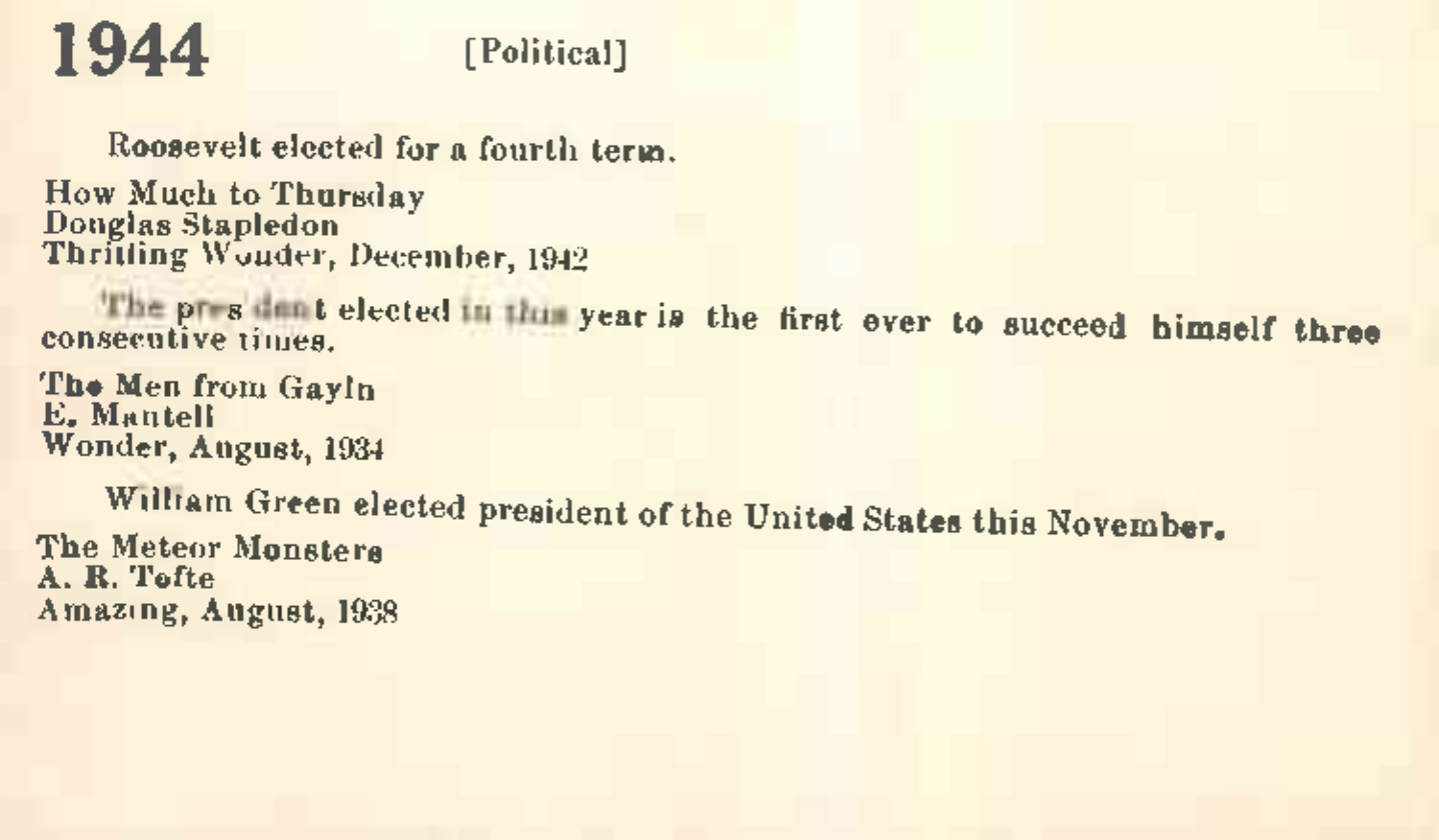War between Calonia and unknown other nation. Recruiting stations set up in most big cities—stations that kidnapped men into the future, to tight in a war of the future.

Recruiting Station A. E. Van Vogt Astounding, March, 1942 .

End of the second W orld War.

The Metal Monster E. K. Jarvis Amazing, March, 1643

Termitesappear on French territory.

The Fall of the Eiffel Tower Charles de Richter Wonder. September, 1934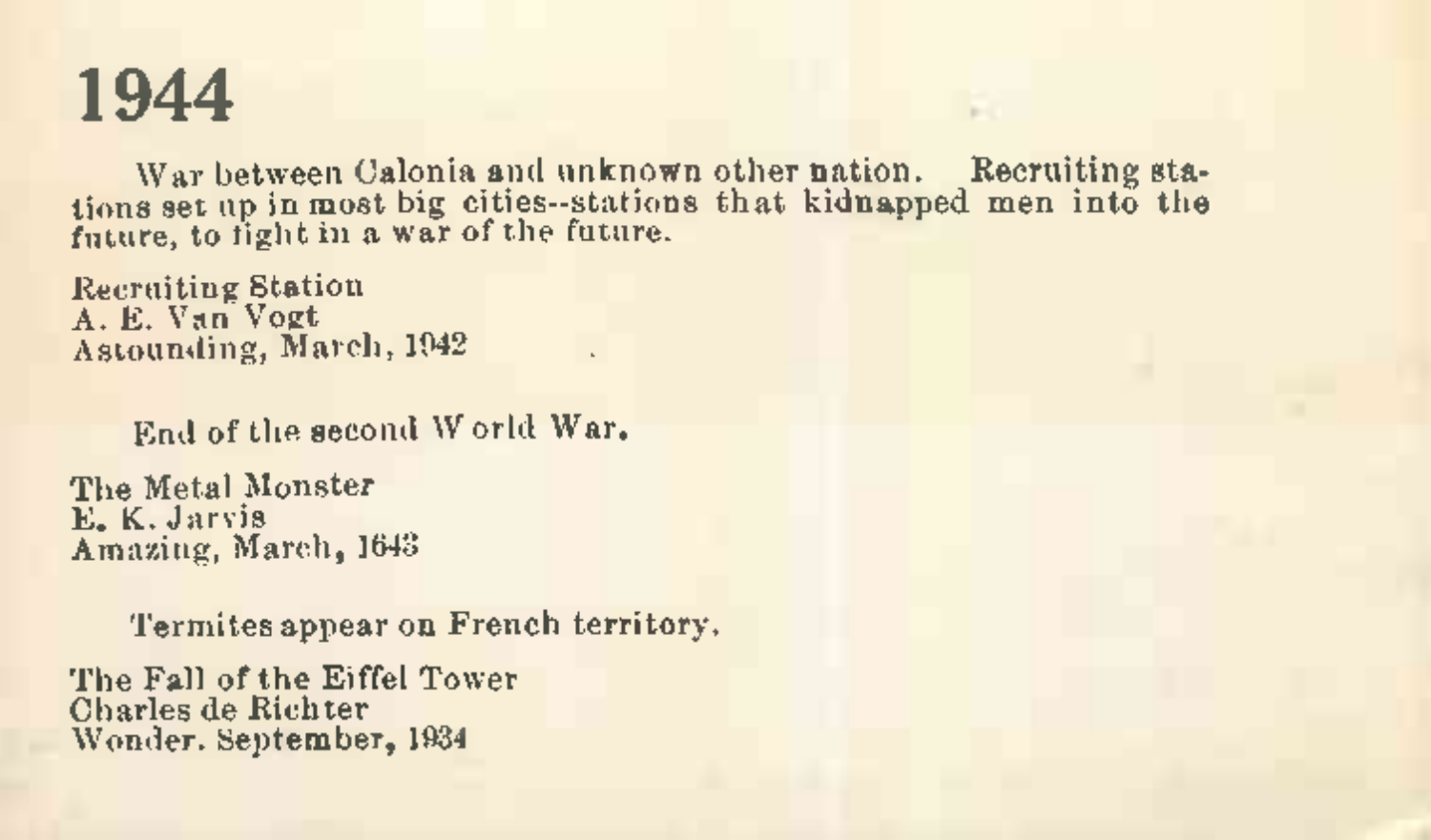A miniature sun illuminates the night sky. The globe is plainly visible, dazzling the eye. Deep darkness of night no longer. Im-<br>mense sunspots. One cruption on the solar surface throws a mass of<br>nonized gas to the height of fourteen million miles. Radio and wire-<br>less almost useless. sweeps the earth; gigantic loss of life and property. Entire Earth works to build underground shelters to protect mankind during the near passage.

The Passing Star Isaac R. hathanson Amazing, September, 1930

Death of Hitler in Spitzbergen.

Backfire Ross Kocklynne Astounding, January, <sup>1943</sup>

Issuance of new model army pistol.

Ark of Fire John Hawkins Famous Fantastic Mysteries, March, 1943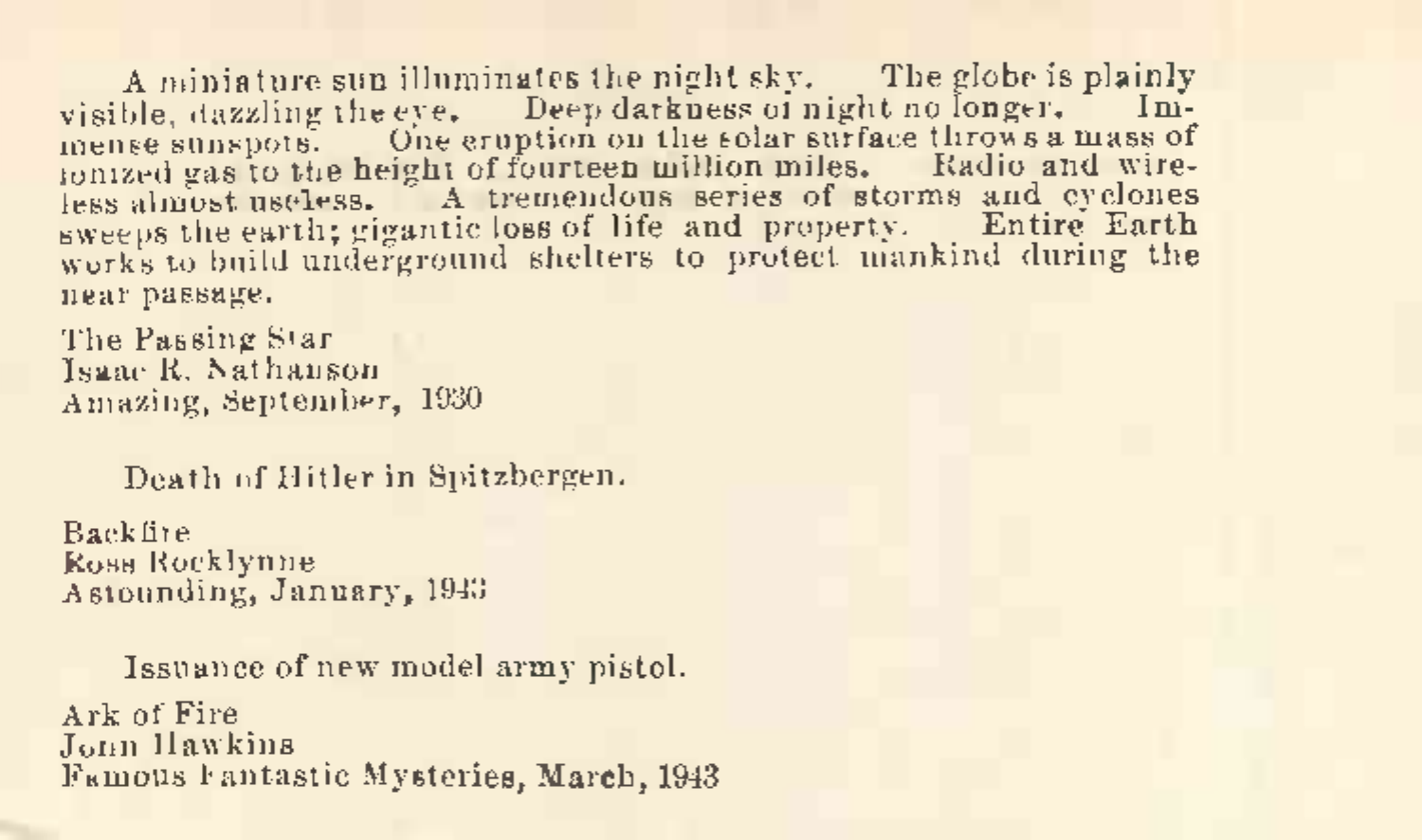January <sup>1</sup>

Minnesota Badgers defeat the Trojans 49 to 0 in the greatest game of football ever played. A special ruling of the Big Ten authorizes this post-season game, held in the Kose Bowl.

Ru'e <sup>18</sup> Clifford D. Simak Astounding, July, 1938

January 14

London shivers for twenty-fonr hours in the unprecedented temperature of twenty below zero.

January <sup>21</sup>

Another wave of great cold strikes London and then the rest of Europe. People begin to panic.

Shifting Seas Stanley G. Weinbaum Amazing, April, 1937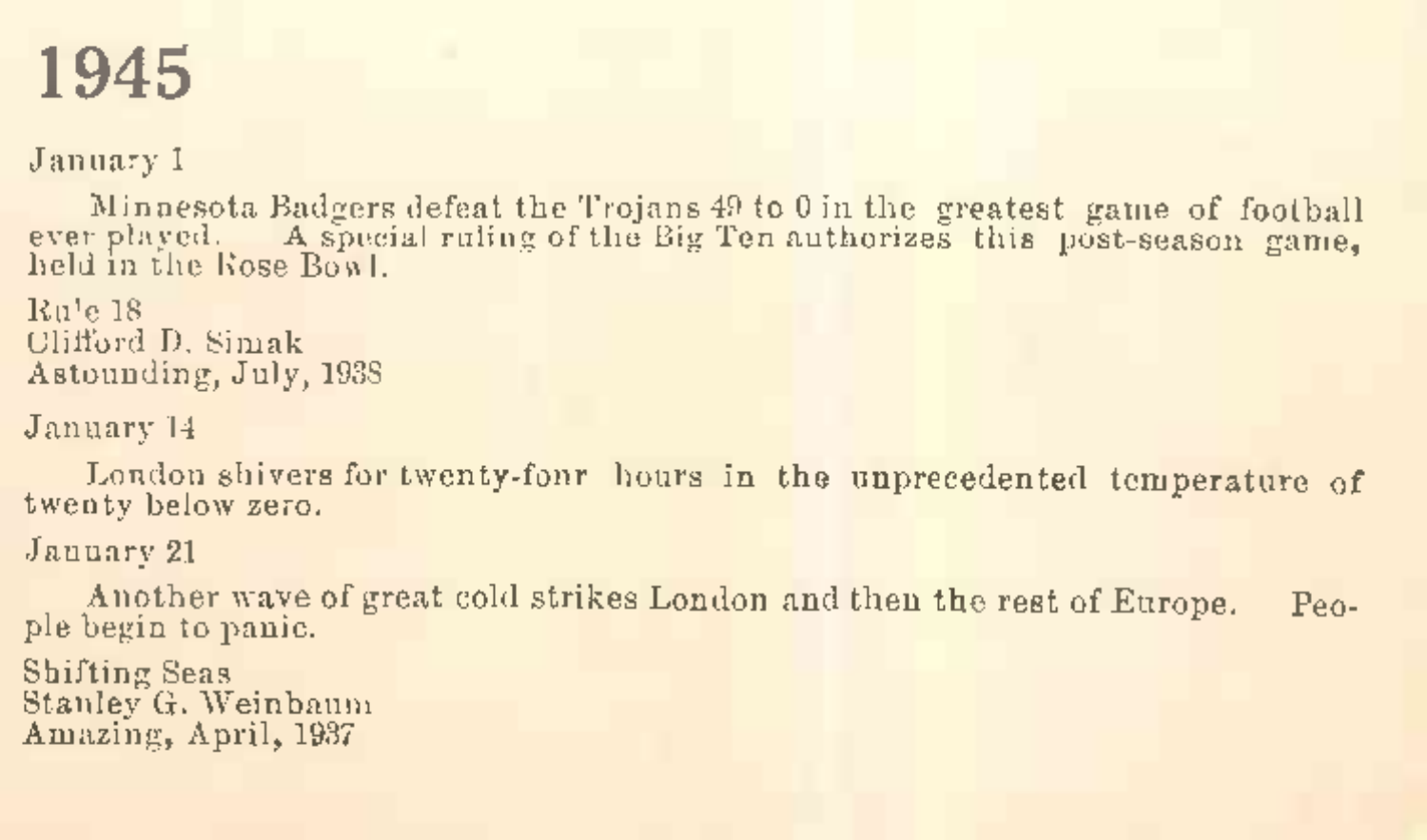European society is no longer in family groups; but rather in gangs, groups, or societies. No longer any pretence of a universally valid standard of good conduct. The Shape of Things to Come 11. G. Wells, Macmillan, 1933

Robots in general service; robots have taken the place of living actors in the drama; the motion picture no longer with us, having died from the overhead and<br>progressively more expensive experimentation. No more shoes or evening slippers<br>for women, having been replaced by sole-slippers. No more tobac icas, since the Japanese beetle had taken over the crop little by little...

Flamingo Clarence Edward Heller Amazing, July, 1930

B. Lue Pencil!, editor of Future Fiction, killed in an automobile accident.

The Return of Tyme Fedor & Hasse Wonder, August, 1934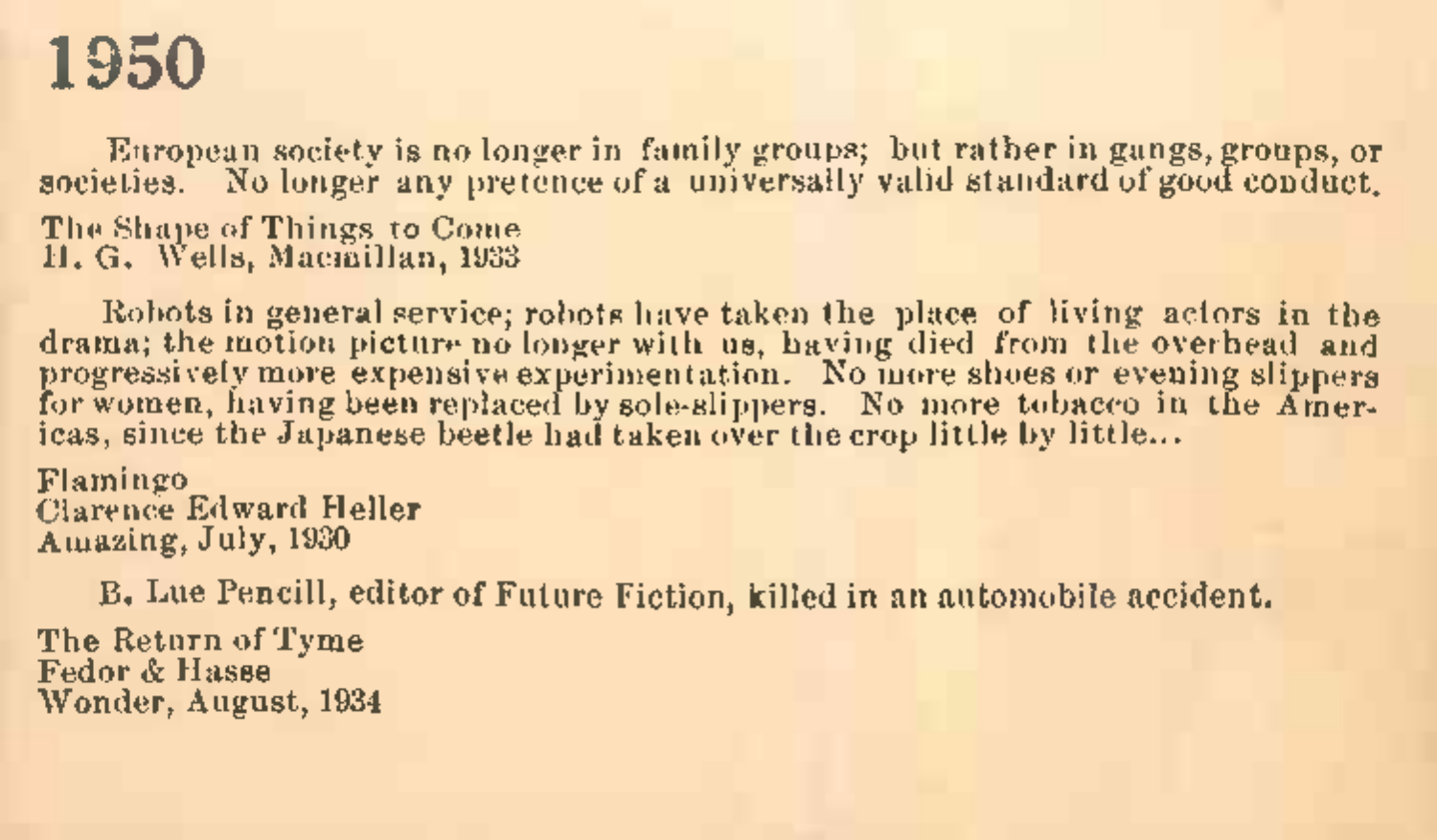(Year only available; and no further data known on these items)

TheCbronion, a strange ship that rides the world-lines of probability, built and launched by Wil McLan.

The Legion of Time Jack Williamson Astounding, May, 1938

Peace, ending the long war from 1940 to 1960; worldwide, participants unknown.

Eye of the Past Eando Binder Astounding, March, 1938

"...the great strike of 1900..."

The Roads Must Roll Robert Heinlein Astounding, June, 1940